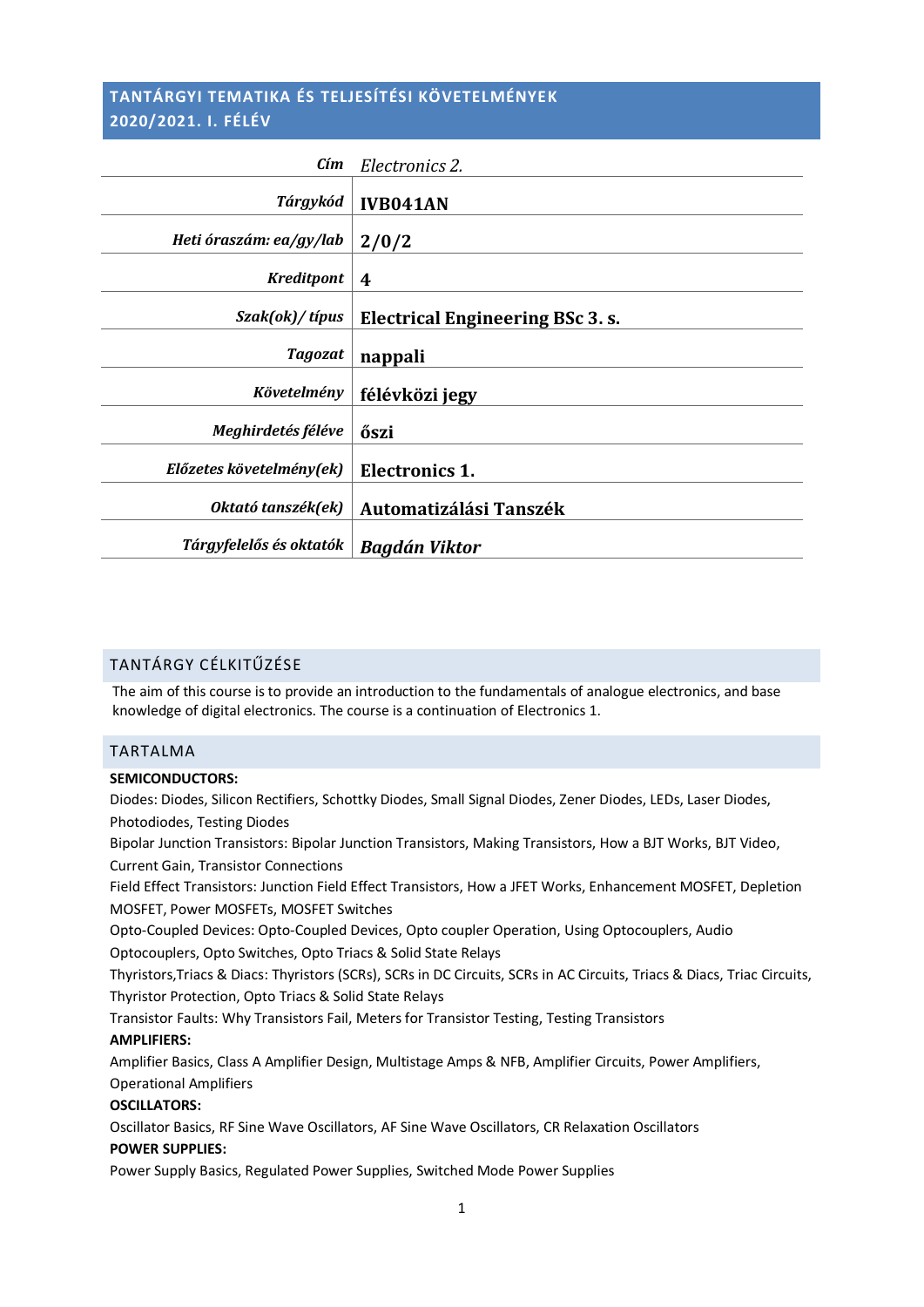#### **DIGITAL ELECTRONICS:**

Number Systems, Digital Logic, Logic Families, Combinational Logic, Sequential Logic

## SZÁMONKÉRÉSI ÉS ÉRTÉKELÉSI RENDSZERE

## *Részvétel:*

Attendance at lessons is mandatory, with a maximum of 30% absent, otherwise denial of signature!

## *Aláírás / Félévközi jegy feltétele*:

The final offered grade for the semester is calculated based upon the two test papers written during the semester (1st: 7th week, 2nd: 14th week). Either of the grades must be at least Below Average (2). Possibility of re-write during the semester or at last week.

*Vizsga*: írásbeli/szóbeli, eredményes: min.:….% *Az érdemjegy kialakításának módja*:

## KÖTELEZŐ ÉS AJÁNLOTT IRODALOM

- 1. Learnabout Electronics, https://learnabout-electronics.org
- 2. Tony R. Kuphaldt: Lessons In Electric Circuits, Volume II AC, 2007
- 3. Tony R. Kuphaldt: Lessons In Electric Circuits, Volume III Semiconductors, 2009
- 4. U. Tiecze, Ch. Schenk: Analogue and digital electronic circuits, Springer, 2008, ISBN: 3540004297
- 5. Horowitz, Hill W: The Art of Electronics, Cambridge University Press, 1989, ISBN: 0521370957
- 6. Ian R. Sinclair, John Dunton: Practical Electronics Handbook, Elsevier, 2007
- 7. Ron Mancini (Ed): Op Amps for Everyone, Texas Instruments, 2002
- 8. B Carter, TR Brown: Handbook of Operational Amplifier Applications, TI, 2001